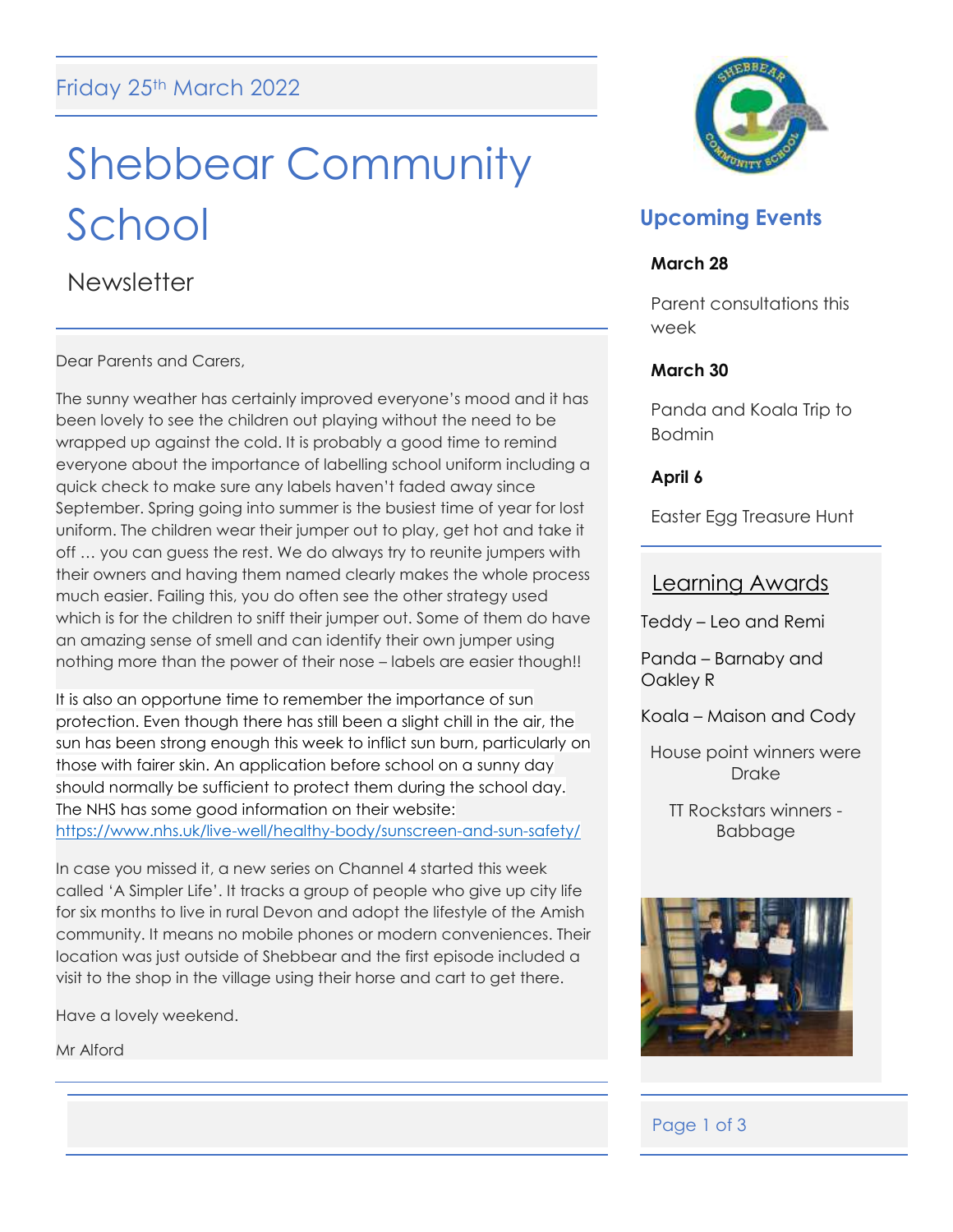## Other news this week

**Menu Change:** Next Wednesday (30<sup>th</sup> March) there will be a Teddy class special menu as Panda and Koala are out on a school trip so they will have the run of the school!! Rather than the normal Wednesday roast it will be hot dog with curly fries accompanied by sweetcorn or baked beans. Baked potatoes will also be available as an alternative. This will be followed by vanilla ice cream.

**Bodmin Trip:** As noted above, the children in Panda and Koala classes will be travelling down to Bodmin on Wednesday 30<sup>th</sup> of March for a school trip. Panda will be visiting a steam railway while Koala are visiting Bodmin Jail. Both visits link in with work the children have been undertaking in school. Thanks to all those who have paid for the trip. The closing date for contributions is Monday. The SSSG have kindly made a contribution of £150 to enable the overall price to come down. Many thanks to them.

**Parent/Carer Survey:** Thanks to everyone who has returned their questionnaire. We had a fantastic response with an 83% return rate. This is really useful as it will give us a much more accurate indication of the views as a whole. We will analyse the responses in much greater detail and report back fully as soon as possible but below is an initial summary.

Online payments would clearly be a popular move so we will be initiating this as soon as possible and will hopefully have it up and running during the summer term. There would appear to be some demand for extended school provision so we will investigate this further to ascertain that it would be sustainable in the longer term. The main feedback on the school meals is that quite a few children are fussy with their eating coupled with some of the food choices on offer, particularly on certain days. This is something we can discuss further with Devon Norse who provide our meals.

The winner of the bottle of wine for returning their form is Jenny Spicer whose name was drawn from the hat!

**Parent Consultations:** If you haven't already done so, do sign up for a parent consultation meeting next week. The sign up forms are on Class Dojo for Teddy class and Google Classroom for Panda and Koala. The teachers are offering a blended approach with a choice of in person or online consultations.

## **Useful Links**

## **School Contact Details**

**Tel:** 01409 281220

**Email:** [admin@shebbear](mailto:admin@shebbear-pri.devon.sch.uk)[pri.devon.sch.uk](mailto:admin@shebbear-pri.devon.sch.uk)

#### **Website:**

[http://www.shebbear](http://www.shebbear-pri.devon.sch.uk/)[pri.devon.sch.uk/](http://www.shebbear-pri.devon.sch.uk/)

**Safeguarding:** Any concerns should be reported to Mr Alford who is the Designated Safeguarding Lead. In his absence contact Mrs Gough or Mrs Evans.

#### **Ofsted Parent View:**

[https://parentview.ofsted.gov.uk](https://parentview.ofsted.gov.uk/)

#### **Up-coming Term Dates:**

The last day of term is Friday 8<sup>th</sup> April.

Summer term starts on Monday 25<sup>th</sup> April

May Bank Holiday is on Monday 2<sup>nd</sup> May

Half term is the week commencing 30th May

The school is closed for a nonpupil day and the extra day for the Queen's Jubilee on Monday 20<sup>th</sup> and Tuesday 21st June

The last day of the summer term is Friday 22<sup>nd</sup> July

### Page 2 of 3